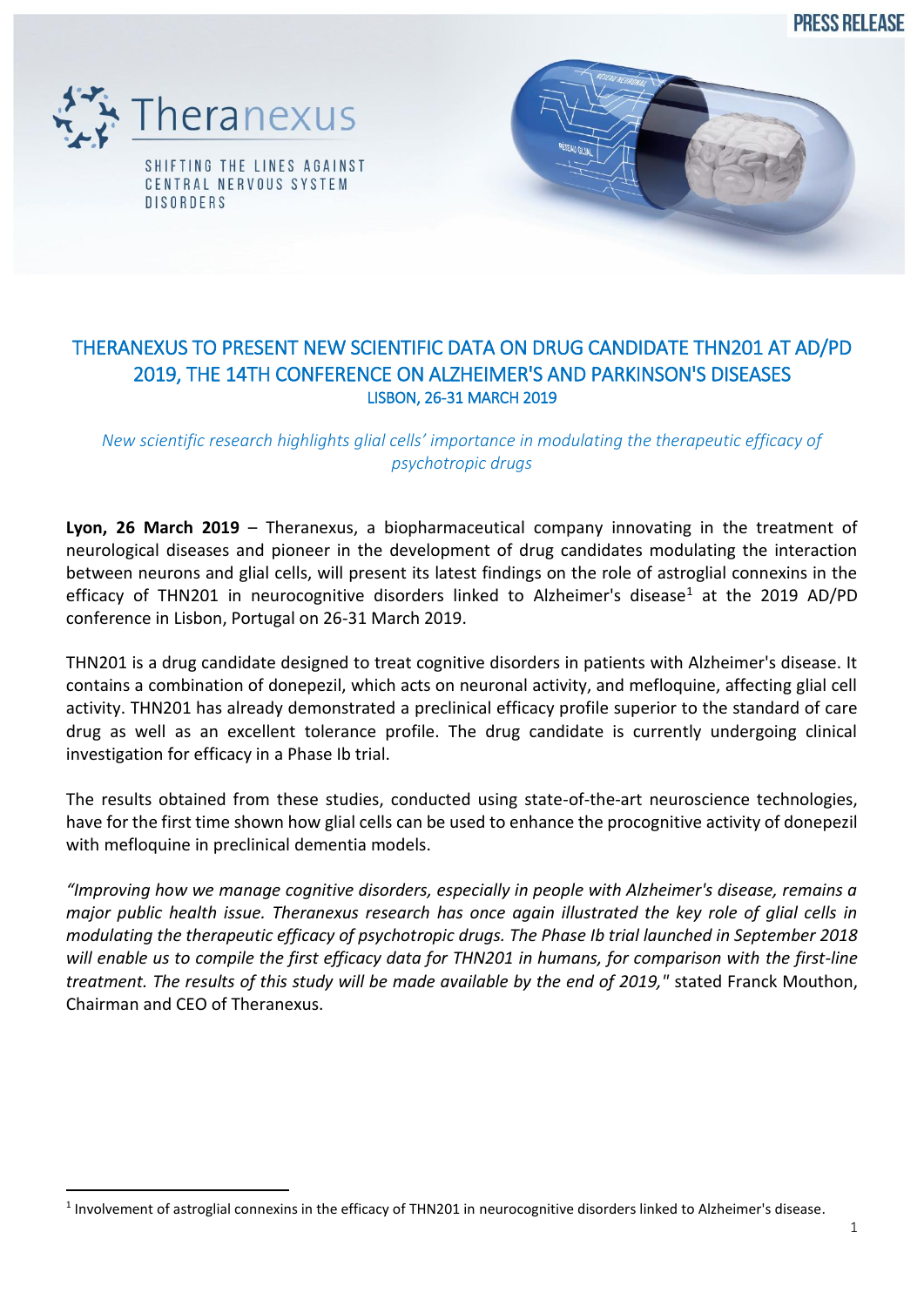

## **About THN201 in cognitive disorders in Alzheimer's disease**

Alzheimer's disease (AD) causes the slow degeneration of neurons which is characterised by short-term memory loss, impairment of some bodily functions and can cause spatial disorientation. Patients gradually lose their cognitive abilities and independence. Such neurocognitive disorders are particularly challenging, not only for patients but also for caregivers and families.

Today, many diseases characterised by neurocognitive disorders remain an economic burden and the cause of significant unmet medical needs. Health costs associated with neurocognitive disorders estimated at more than \$640 billion worldwide, predominantly driven by institutionalization, continue to increase dramatically. Today, it is estimated that more than 45 million people worldwide have neurocognitive disorders. A number expected to reach nearly 75 million by 2030.

The associated multicentre study is being conducted in 8 French research centres. It involves 150 healthy volunteers. Patients are randomly selected and receive one of the treatments (or its placebo comparator) and are treated for 15 days. On day 1, participants receive a 50 mg oral dose of mefloquine (THN201 arm) or a corresponding placebo (in the placebo and donepezil arms). THN201 repeated-dose treatments - mefloquine (10 mg) and donepezil (5 mg) or donepezil (5 mg) and placebo mefloquine, or placebo donepezil and placebo mefloquine – are given orally once daily from D-1 to D-15 (in the morning). The tolerance and pharmacokinetics of THN201, compared with Donepezil alone and placebo, are evaluated repeatedly over the 15 days of treatment. On D-15, pro-cognitive activity is measured with a scopolamine screen, a reference model for evaluating the pro-cognitive activities of drug candidates in healthy volunteers.

## ABOUT THERANEXUS

Theranexus is a clinical-stage biopharmaceutical company that emerged from the French Alternative Energies and Atomic Energy Commission (CEA) in 2013. It develops drug candidates for the treatment of nervous system diseases. Theranexus identified the key role played by non-neuronal cells (also known as "glial cells") in the body's response to psychotropic drugs (which target the neurons). The company is a pioneer in the design and development of drug candidates affecting the interaction between neurons and glial cells. The unique, patented technology used by Theranexus is designed to improve the efficacy of psychotropic drugs already approved and on the market, by combining them with a glial cell modulator. This strategy of combining its innovations with registered drugs means Theranexus can significantly reduce development time and costs and considerably increase the chance of its drugs reaching the market.

The proprietary, adaptable Theranexus platform can generate different proprietary drug candidates offering high added-value for multiple indications.

Theranexus is listed on the Euronext Growth market in Paris (FR0013286259- ALTHX).

More information at:



## **Contacts**

**THERANEXUS Thierry Lambert** Financial and Administrative Director [investisseurs@theranexus.fr](mailto:investisseurs@theranexus.fr)

**ACTUS finance & communication Caroline Lesage / Théo Martin** Investor Relations +33 (0)1 53 67 36 79 / +33 (0)1 53 67 36 75 [theranexus@actus.fr](mailto:theranexus@actus.fr)